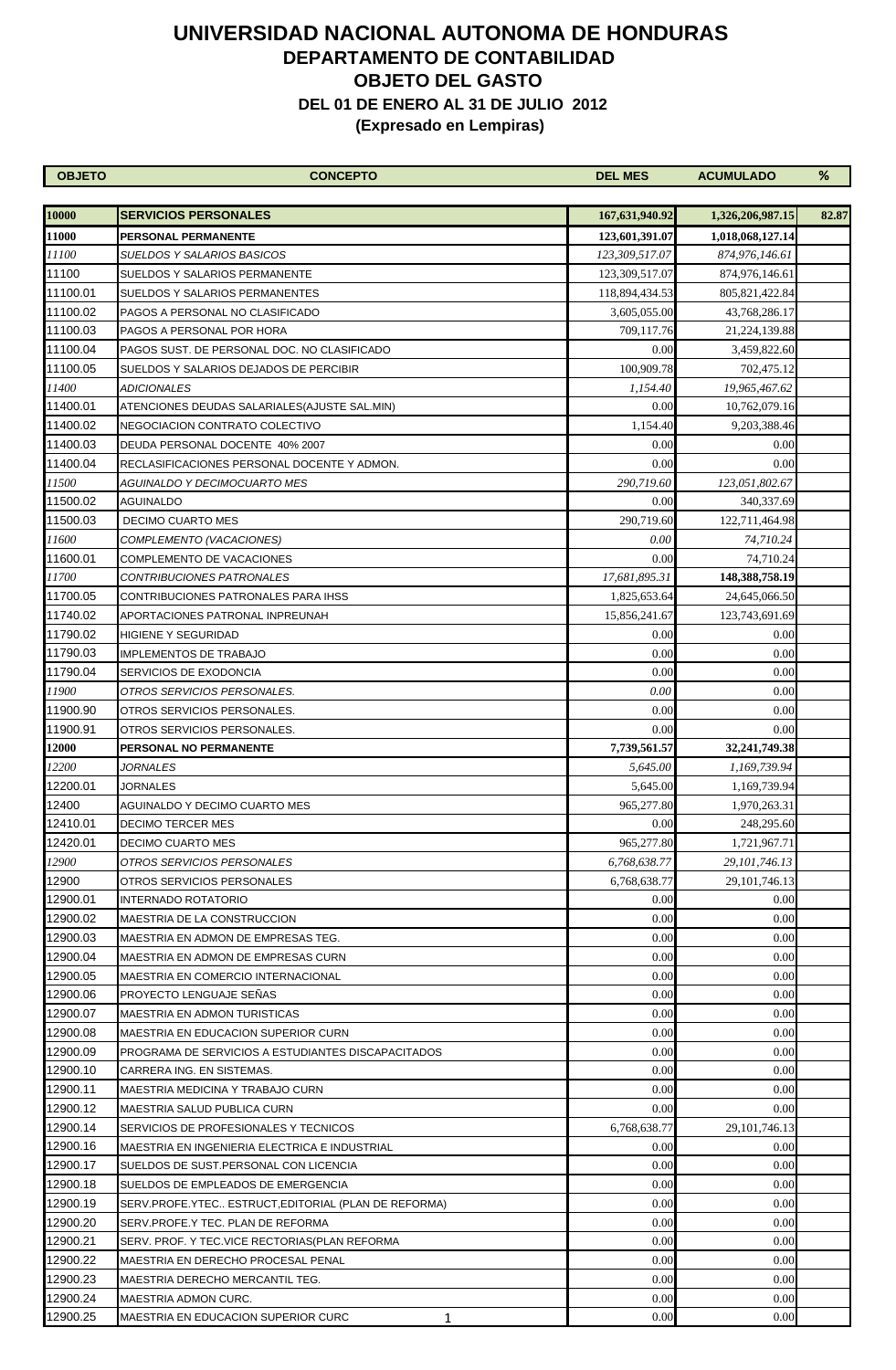| <b>OBJETO</b> | <b>CONCEPTO</b>                                                   | <b>DEL MES</b> | <b>ACUMULADO</b>  | %    |
|---------------|-------------------------------------------------------------------|----------------|-------------------|------|
|               |                                                                   |                |                   |      |
| 12900.26      | SUELDOS DE SUST,PERSONAL CON INCAPACIDAD                          | 0.00           | 0.00              |      |
| 12900.27      | MAESTRIA DERECHO MERCANTIL CURN                                   | 0.00           | 0.00              |      |
| 12900.31      | SERVICOS TECNICOS SISTEMA DE ADMICION                             | 0.00           | 0.00              |      |
| 14000         | RETRIBUCIONES EXTRAORDINARIAS                                     | 377,428.07     | 2,023,238.29      |      |
| 14100         | HORAS EXTRAORIDINARIAS                                            | 377,428.07     | 2,023,238.29      |      |
| 14100         | RETRIBUCIONES EXTRAORDINARIAS                                     | 377,428.07     | 2,023,238.29      |      |
| 14100.01      | HORAS EXTRAORDINARIAS                                             | 377,428.07     | 2,023,238.29      |      |
| 15000         | <b>ASISTENCIA SOCIAL AL PERSONAL</b>                              | 2,882,256.86   | 9,478,759.18      |      |
| 15100         | ASISTENCIAS SOCIALES VARIAS                                       | 2,882,256.86   | 9,478,759.18      |      |
| 15100         | ASISTENCIA SOCIAL VARIAS                                          | 2,882,256.86   | 9,478,759.18      |      |
| 15100.01      | ASISTENCIA SOCIAL VARIAS                                          | 2,882,256.86   | 9,478,759.18      |      |
| 15900         | OTROS ASISTENCIAS SOCIALES AL PERSONAL                            | 0.00           | 0.00              |      |
| 15900.01      | AÑO SABATICO                                                      | 0.00           | 0.00              |      |
| 15900.02      | COMPENSACION EXTRAORDINARIA TERCER PERIODO INTENSIVO              | 0.00           | 0.00              |      |
| 15900.03      | CURSOS INTERSEMESTRALES (MEDICINA)                                | 0.00           | 0.00              |      |
| 16000         | <b>BENEFICIOS Y COMPENSACIONES</b>                                | 15,349,408.04  | 116,006,354.97    |      |
| 16000         | <i>BENEFICIOS Y COMPENSACIONES</i>                                | 0.00           | 0.00              |      |
| 16000.01      | INDEMNIZACIONES POR CAUSA DE MUERTE                               | 0.00           | 0.00              |      |
| 16000.02      | PRESTAMOS CLAUSULA 117 Y 121                                      | 0.00           | 0.00              |      |
| 16100         | PRESTACIONES LABORALES                                            | 15,349,408.04  | 116,006,354.97    |      |
| 16100.01      | PRESTACIONES LABORALES.                                           | 12,441,836.75  | 112, 194, 367. 34 |      |
| 16100.02      | DEMANDAS JUDICIALES                                               | 2,907,571.29   | 3,811,987.63      |      |
|               |                                                                   |                |                   |      |
| 20000         | <b>SERVICIOS NO PERSONALES</b>                                    | 14,857,319.71  | 100,766,620.64    | 6.30 |
| 21000         | <b>SERVICIOS BASICOS</b>                                          | 3,626,079.23   | 25,796,814.44     |      |
| 21100         | ENERGIA ELECTRICA                                                 | 3,428,816.16   | 22, 178, 745.82   |      |
| 21100.01      | ENERGIA ELECTRICA                                                 | 3,428,816.16   | 22, 178, 745.82   |      |
| 21200         | AGUA                                                              | 13,654.12      | 2,350,414.00      |      |
| 21200.01      | AGUA                                                              | 13,654.12      | 2,350,414.00      |      |
| 21300         | GAS                                                               | 0.00           | 0.00              |      |
| 21300.01      | GAS                                                               | 0.00           | 0.00              |      |
| 21400         | <b>COMUNICACIONES</b>                                             | 183,608.95     | 1,267,654.62      |      |
| 21400.01      | <b>TELEFONOS</b>                                                  | 147,255.50     | 1,112,712.78      |      |
| 21400.02      | <i>CELULAR</i>                                                    | 30,004.45      | 126, 153. 29      |      |
| 21400.03      | TELEFAX                                                           | 0.00           | 3,700.00          |      |
| 21400.04      | TELEGRAFO PUBLICOS                                                | 0.00           | 0.00              |      |
| 21400.05      | OTROS SERVICIOS BASICOS N.C.                                      | 0.00           | 5,640.16          |      |
| 21410.01      | <b>CORREO POSTAL</b>                                              | 6,349.00       | 19,448.39         |      |
| 22000         | <b>ALQUILERES Y DERECHOS</b>                                      | 211,542.50     | 2, 161, 741.83    |      |
| 22100         | ALQUILER DE EDIFICIOS Y LOCALES                                   | 0.00           | 570,032.50        |      |
| 22100.01      | ALQUILERES DE EDIFICIOS Y LOCALES                                 | 0.00           | 570,032.50        |      |
| 22200         | ALQUILER DE EQUIPO Y MAQUINARIA                                   | 53,010.50      | 885,764.44        |      |
| 22200.02      | ALQUILERES DE MAQUINA Y MEDIOS DE TRANSPORTE                      | 46,010.50      | 691,049.19        |      |
| 22200.05      | ALQUILER EQUIPO DE COMPUTACION                                    | 0.00           | 0.00              |      |
| 22200.06      | ALQUILER EQUIPO DE OFICINA Y MUEBLES                              | 0.00           | 19,960.25         |      |
| 22200.07      | ALQUILER EQUIPO DE COMUNICACIÓN                                   | 7,000.00       | 174,755.00        |      |
| 22900         | OTROS ALQUILERES Y DERECHOS                                       | 158,532.00     | 705,944.89        |      |
| 22900         | OTROS ALQUILERES                                                  | 158,532.00     | 705,944.89        |      |
| 22900.01      | OTROS ALQUILERES Y DERECHOS                                       | 158,532.00     | 705,944.89        |      |
| 23000         | MANTENIMIENTO,REPARACION Y LIMPIEZA                               | 121,552.10     | 3,306,737.25      |      |
| 23100         | <i>MANTENIMIENTO Y REPARACION DE EDIFICIOS Y VIVIENDAS</i>        | 0.00           | 2,296,917.24      |      |
| 23100         | MANTENIMIENTO YREPARACION DE EDIFICIOS Y LOCALES                  | 0.00           | 2,296,917.24      |      |
| 23100.01      | MANTENIMIENTO Y REPARACION DE EDIFIC.Y LOCALES.                   | 0.00           | 2,296,917.24      |      |
| 23200         | MANTENIMIENTO Y REPARAC. DE EQUIPO DE CONSTRUC.                   | 15,521.60      | 72,875.79         |      |
| 23200.01      | MANTENIMIENTO Y REPARACION DE EQUIPO DE CONSTRUCCION              | 15,521.60      | 72,875.79         |      |
| 23300         | MANTENIMIENTO  Y REPARACION MAQUINARIA Y EQUIPO                   | 89,430.50      | 621,178.15        |      |
| 23300         | <i>MANTENIMIENTO Y REPARACION DE OTROS EQUIPOS</i>                | 89,430.50      | 621,178.15        |      |
| 23300.02      | MANTENIM. Y REP. DE  EQUIPOS DE TRANSPORTE, TRACCCION Y ELEVACION | 0.00           | 25,822.82         |      |
| 23300.03      | MANTEN. Y REPARACION EQUIPO SANITARIO EDUC.<br>2                  | 0.00           | 896.00            |      |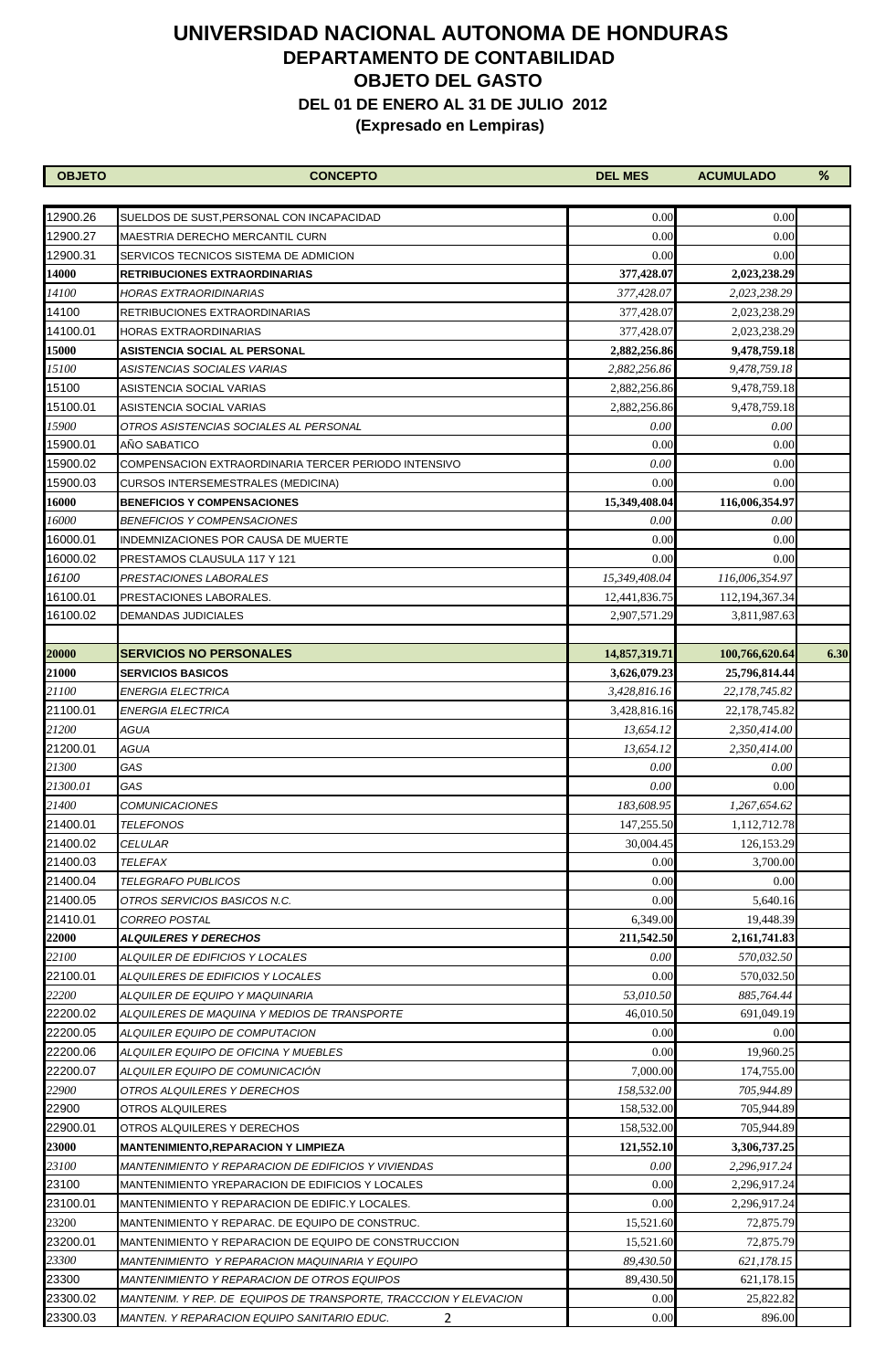| <b>OBJETO</b> | <b>CONCEPTO</b>                                         | <b>DEL MES</b> | <b>ACUMULADO</b> | % |
|---------------|---------------------------------------------------------|----------------|------------------|---|
|               |                                                         |                |                  |   |
| 23300.05      | <i>MANTEN. Y REPARACION EQUIPO DE COMPUTACION</i>       | 0.00           | 10,881.79        |   |
| 23300.06      | <b>MANTEN. Y REPARACION EQUIPO DEOFICINAS Y MUEBLES</b> | 70,222.00      | 152,683.37       |   |
| 23300.09      | <b>MANTENIMIENTO Y REPARACION DE OTROS EQUIPOS</b>      | 19,208.50      | 430,894.17       |   |
| 23400         | OTROS MANTENIMIENTOS YREPARACIONES                      | 16,600.00      | 212,847.67       |   |
| 23400         | MANTENIMIENTO Y REP.EQUIPOS VARIOS                      | 16,600.00      | 212,847.67       |   |
| 23400.01      | MANT.Y REPARACION DE EQUIPO VARIOS                      | 16,600.00      | 212,847.67       |   |
| 23500         | LIMPIEZA, ASEO Y FUMIGACION                             | 0.00           | 102,918.40       |   |
| 23500.01      | LIMPIEZA ASEO Y FUMIGACION                              | 0.00           | 102,918.40       |   |
| 24000         | <b>SERVICIOS PROFESIONALES</b>                          | 354,602.64     | 15,795,567.27    |   |
| 24200         | ESTUDIOS INVEST.ANALISIS DE FACTIBILIDAD.               | 268,482.57     | 1,236,982.34     |   |
| 24200         | ESTUDIOS INVESTIACION Y ANALISIS DE FACTIILIDAD         | 0.00           | 336,013.60       |   |
| 24200.01      | ESTUDIOS INVESTISTACIÓN Y ANALISIS DE FACTIBILIDAD      | 0.00           | 336,013.60       |   |
| 24300         | SERVICIOS TECNICOS Y PROFESIONALES JURIDICOS            | 0.00           | 0.00             |   |
| 24300         | <b>SERVICIOS JURIDICOS</b>                              | 0.00           | 0.00             |   |
| 24300.01      | <b>SERVICIOS TEC. Y PROF. JURIDICIOS</b>                | 0.00           | 0.00             |   |
| 24500         | SERVICIOS TECNICOS Y PROFESIONALES DE CAPAC.            | 268,482.57     | 870,084.74       |   |
| 24500         | SERVICIOS DE CAPACITACION                               | 268,482.57     | 870,084.74       |   |
| 24500.01      | SERVICIOS TECNICOS Y PROFE. DE CAPACITACION.            | 268,482.57     | 870,084.74       |   |
| 24600         | SERVICIOS TECN.Y PROFES. DE INFORM. Y SISTEMAS DE       | 0.00           | 30,884.00        |   |
| 24600         | SERVICIOS DE INFORMATICA Y SISTEMA DE COMPUTAIRZADOS    | 0.00           | 30,884.00        |   |
| 24600.01      | SERVICIOS DE INFORMATICA Y SISTEMA COMPUTARIZADAS       | 0.00           | 30,884.00        |   |
| 24900         | OTROS SERVICIOS TECNICOS Y PROFESIONALES N.C.           | 86,120.07      | 14,558,584.93    |   |
| 24900         | OTROS SERVICIOS TECNICOS Y PROFESIONALES.               | 86,120.07      | 14,558,584.93    |   |
| 24900.01      | OTROS SERVICIOS TECNICOS Y PROFESIONALIZADOS            | 86,120.07      | 10,627,702.78    |   |
| 24900.02      | OTROS SERVICIOS NO PERSONALES                           | 0.00           | 0.00             |   |
| 24900.03      | OTROS SERV.TEC.Y PROF. REST. REGISTRO(PLAN DE REFORMA)  | 0.00           | 0.00             |   |
| 24900.04      | OTROS SERV. VICE RECTORIAS (PLAN DE REFORMA)            | 0.00           | 0.00             |   |
| 24900.05      | PLAN MAESTRO. DE DES. INFRAESTRUCTURA FISICA            | 0.00           | 0.00             |   |
| 24900.06      | AUTOEVALUACION Y EVALUACION DE LAS CARRERAS             | 0.00           | 0.00             |   |
| 24900.07      | INVESTIGACION CIENTIFICA                                | 0.00           | 0.00             |   |
| 24900.08      | <i>VINCULACION UNIVERSIDAD SOCIEDAD</i>                 | 0.00           | 0.00             |   |
| 24900.09      | <i>DESARROLLO DOCENTE</i>                               | 0.00           | 0.00             |   |
| 24900.10      | <b>EDUCACION SUPERIOR</b>                               | 0.00           | 0.00             |   |
| 24900.11      | DESARROLLO CENTROS REGIONALES                           | 0.00           | 0.00             |   |
| 24900.12      | <b>DESARROLLO CULTURALES</b>                            | 0.00           | 0.00             |   |
| 24900.13      | ESTRUCTURA UNIVERSITARIA                                | 0.00           | 0.00             |   |
| 24900.14      | <i>DESARROLLO CURRICULAR</i>                            | 0.00           | 0.00             |   |
| 24900.15      | <i>REORGANIZACION SUED</i>                              | 0.00           | 0.00             |   |
| 24900.16      | <b>DESARROLLO ESTUDIANTIL</b>                           | 0.00           | 0.00             |   |
| 24900.17      | FINANCIAMIENTO Y PRESUPUESTO                            | 0.00           | 0.00             |   |
| 24900.18      | DESARROLLO DE LAS TICS                                  | 0.00           | 0.00             |   |
| 24900.19      | FORTALECIMIENTO CARRERA DOCENTE                         | 0.00           | 0.00             |   |
| 24900.20      | SISTEMAS DE ESTUDIOS DE POST-GRADOS                     | 0.00           | 0.00             |   |
| 24900.21      | SISTEMAS DE ADMISION                                    | 0.00           | 3,930,882.15     |   |
| 24900.22      | ESTUDIOS DE OFERTA Y DEMANDA EDUCATIVA                  | 0.00           | 0.00             |   |
| 24900.23      | SOCIACILIZACION NORMATIVA LEGAL                         | 0.00           | 0.00             |   |
| 24900.24      | INSTITUTO DE INVEST.EDUCATIVA                           | 0.00           | 0.00             |   |
| 24900.25      | FORTALECIMIENTO EDIT.UNIVERSITARIA                      | 0.00           | 0.00             |   |
| 24900.26      | SISTEMAS DE EDUCACION GERENCIAL.                        | 0.00           | 0.00             |   |
| 24900.27      | FORTALECIMIENTO DE ORG.ESTUDIANTIL                      | 0.00           | 0.00             |   |
| 24900.28      | FOTALECIMIENTO DE VENTA DE SERVICIOS                    | 0.00           | 0.00             |   |
| 24900.29      | FORTALECIMIENTO SIST.BIBLIOTECARIO                      | 0.00           | 0.00             |   |
| 25000         | <b>SERVICIOS COMERCIALES Y FINANCIEROS</b>              | 1,934,487.78   | 19,277,913.73    |   |
| 25100         | <i>SERVICIOS DE TRANSPORTE</i>                          | 154,253.31     | 9,915,173.96     |   |
| 25100.01      | <i>SERVICIOS DE TRANSPORTE</i>                          | 21,158.23      | 2,057,453.84     |   |
| 25100.02      | <i>SERVICIO DE TRANSPORTE EVENTUALES</i>                | 133,095.08     | 6,910,620.12     |   |
| 25100.03      | <i>SERVICIOS DE TRANSPORTE CURLA</i>                    | 0.00           | 947,100.00       |   |
| 25200         | SERVICIOS DE ALMACENAMIENTO                             | 0.00           | 32,400.00        |   |
| 25200.01      | 3<br><i>SERVICIOS DE ALMACENAMIENTO</i>                 | 0.00           | 32,400.00        |   |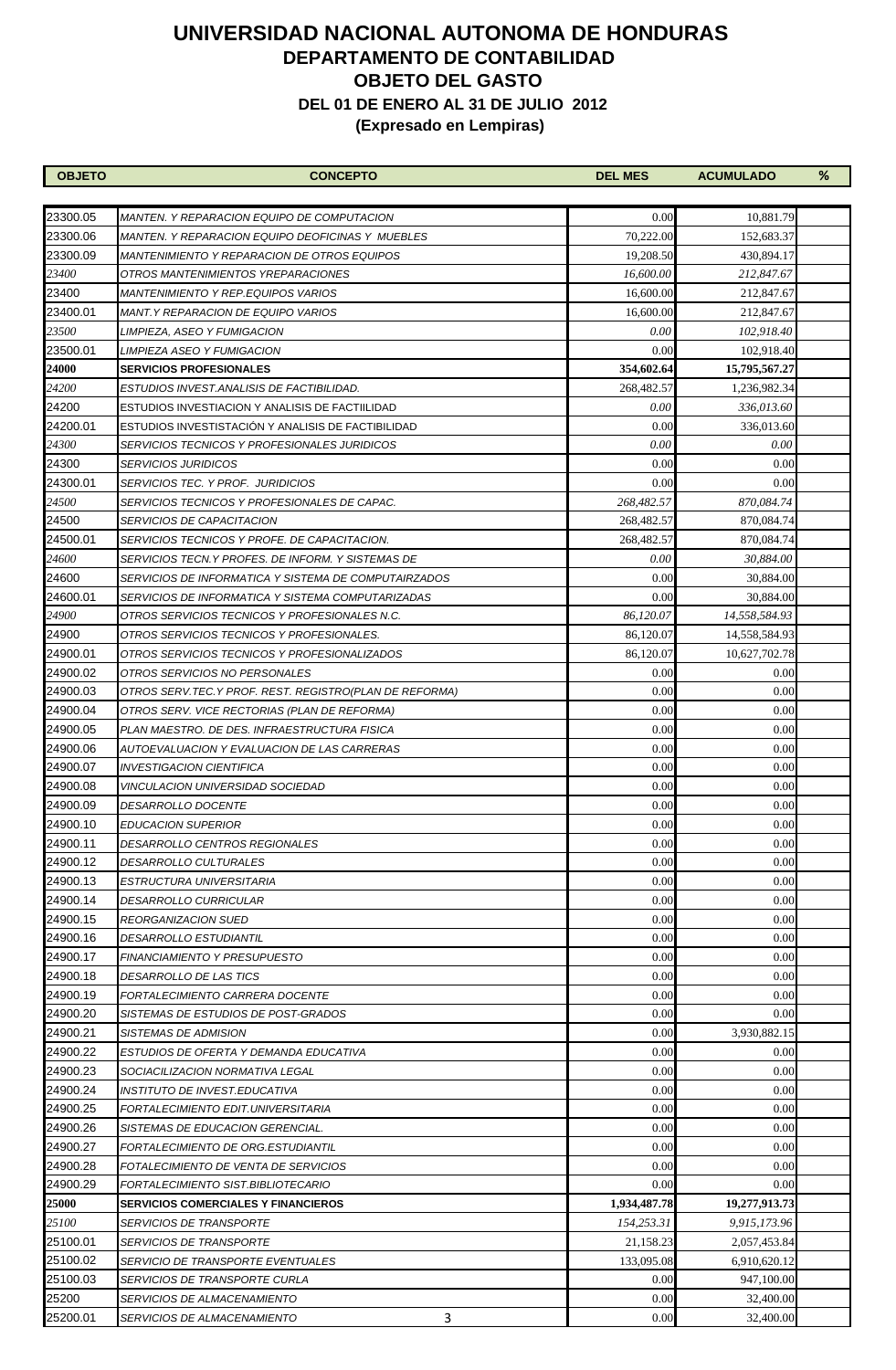| <b>OBJETO</b> | <b>CONCEPTO</b>                                   | <b>DEL MES</b> | <b>ACUMULADO</b> | %    |
|---------------|---------------------------------------------------|----------------|------------------|------|
|               |                                                   |                |                  |      |
| 25300         | IMPRENTA, PUBLIC. Y REPRODUC.                     | 109,330.81     | 1,734,133.13     |      |
| 25300.01      | <b>IMPRENTA PUBLIC. Y REPRODUCCION</b>            | 109,330.81     | 1,734,133.13     |      |
| 25400         | PRIMAS Y GASTOS DE SEGUROS                        | 0.00           | 419,307.31       |      |
| 25400.01      | PRIMAS Y GASTOS DE SEGUROS                        | 0.00           | 419,307.31       |      |
| 25500         | COMISION Y GASTOS BANCARIOS                       | 216,248.68     | 901,655.18       |      |
| 25500.01      | COMISION Y GASTOS BANCARIOS                       | 216,248.68     | 901,655.18       |      |
| 25600         | PUBLICIDAD Y PROPAGANDA                           | 327,856.84     | 2,181,502.11     |      |
| 25600.01      | PUBLICIDAD Y PROPAGANDA                           | 327,856.84     | 2,181,502.11     |      |
| 25700         | <i>SERVICIOS DE INTERNET</i>                      | 972,913.93     | 2,760,331.36     |      |
| 25700.01      | <i>SERVICIOS DE INTERNET</i>                      | 972,913.93     | 2,760,331.36     |      |
| 25900         | OTROS SERVICIOS COMERCIALES Y FINANCIEROS N.C.    | 153,884.21     | 1,333,410.68     |      |
| 25900         | OTROS SERVICIOS COMERCIALES Y FINANCIEROS         | 153,884.21     | 1,333,410.68     |      |
| 25900.01      | OTROS SERVICIOS COMERCIALES Y FINANCIEROS N.C     | 153,884.21     | 1,333,410.68     |      |
| <b>26000</b>  | PASAJES, VIATICOS Y OTROS GASTOS DE VIAJE         | 4,851,797.46   | 19,940,327.55    |      |
| 26100         | <b>PASAJES</b>                                    | 308,289.74     | 2,288,718.67     |      |
| 26100.01      | <b>PASAJES NACIONALES</b>                         | 107,431.74     | 412,260.95       |      |
| 26100.02      | PASAJES AL EXTERIOR                               | 200,858.00     | 1,876,457.72     |      |
| 26100.04      | OTROS GASTOS DE PASAJE                            | 0.00           | 0.00             |      |
| 26200         | <i><b>VIATICOS</b></i>                            | 4,543,507.72   | 17,651,608.88    |      |
| 26200.01      | VIATICOS NACIONALES Y OTROS GASTOS DE VIAJE       | 3,757,072.31   | 14,253,281.54    |      |
| 26200.02      | VIATICOS AL EXTERIOR Y OTROS GASTOS DE VIAJE      | 786,435.41     | 3,398,327.34     |      |
| 26200.03      | TRANSPORTE Y OTROS GASTOS DE VIAJE                | 0.00           | 0.00             |      |
| <b>27000</b>  | MULTAS Y RECARGOS Y GASTOS JUDICIALES             | 0.00           | 13,429.00        |      |
| 27200         | <b>DERECHOS Y TASAS</b>                           | 0.00           | 0.00             |      |
| 27200.01      | DERECHOS Y TASAS                                  | 0.00           | 0.00             |      |
| 27300         | MULTAS Y RECARGOS                                 | 0.00           | 6,265.00         |      |
| 27300.01      | <b>MULTAS Y RECARGOS</b>                          | 0.00           | 6,265.00         |      |
| 27400         | <i>CANONES Y REGALIAS</i>                         | 0.00           | 7,164.00         |      |
| 27400.01      | CANONES Y REGALIAS                                | 0.00           | 7,164.00         |      |
| 27500         | <b>GASTOS JUDICIALES</b>                          | 0.00           | 0.00             |      |
| 27500.01      | <i><b>GASTOS JUDICIALES</b></i>                   | 0.00           | 0.00             |      |
| <b>29000</b>  | <b>OTROS SERVICIOS NO PERSONALES</b>              | 3,757,258.00   | 14,474,089.57    |      |
| 29100         | <i>SERVICIOS DE CEREMONIAL Y PROTOCOLO</i>        | 7,162.00       | 148,303.57       |      |
| 29100.01      | SERVICIOS CEREMONIAS Y PROTOCOLO EDUC.            | 7,162.00       | 147,603.57       |      |
| 29100.02      | <i>REUNIONES Y EVENTOS ESPECIALES</i>             | 0.00           | 700.00           |      |
| 29100.03      | SERVICIOS DE CEREMONIO Y PROD.DIREC.DOCENCIA      | 0.00           | 0.00             |      |
| 29200         | <i>SERVICIOS DE VIGILANCIA</i>                    | 3,750,096.00   | 14,257,286.00    |      |
| 29200.01      | <b>SERVICIOS DE VIGILANCIA</b>                    | 3,750,096.00   | 14,257,286.00    |      |
| 29300         | <i>ACTUACIONES DEPORTIVAS</i>                     | 0.00           | 0.00             |      |
| 29300.01      | <b>ACTUACIONES DEPORTIVAS</b>                     | 0.00           | 0.00             |      |
| 29400         | ACTUACIONES ARTISTICAS.                           | 0.00           | 68,500.00        |      |
| 29400.01      | ACTUACIONES ARTISTICAS                            | 0.00           | 68,500.00        |      |
|               |                                                   |                |                  |      |
| 30000         | <b>MATERIALES Y SUMINISTROS</b>                   | 2,531,287.36   | 27,416,871.95    | 1.71 |
| 31000         | PRODUCTOS ALIMENTICIOS AGROPECUARIOS Y FORESTALES | 401,997.19     | 4,485,775.40     |      |
| 31100         | ALIMENTOS Y BEBIDAS PARA PERSONAS                 | 355,058.92     | 3,926,116.37     |      |
| 31100.01      | ALIMENTOS BEBIDAS PARA PERSONAS                   | 355,058.92     | 3,926,116.37     |      |
| 31200         | ALIMENTOS PARA ANIMALES                           | 9,195.00       | 336,128.00       |      |
| 31200.01      | ALIMENTOS PARA ANIMALES                           | 9,195.00       | 336,128.00       |      |
| 31300         | PRODUCTOS PECUARIOS                               | 0.00           | 0.00             |      |
| 31300.01      | PRODUCTOS PECUARIOS                               | 0.00           | 0.00             |      |
| 31400         | PRODUCTOS AGROFORESTALES                          | 0.00           | 28,532.80        |      |
| 31400.01      | PRODUCTOS AGROFORESTALES                          | 0.00           | 26,332.80        |      |
| 31400.02      | OTROS PRODUCTOS ALIMENTICIOS AGROFORESTALES       | 0.00           | 2,200.00         |      |
| 31500         | MADERA, CORCHO Y SUS MANUFACTURAS                 | 37,743.27      | 194,998.23       |      |
| 31500.01      | MADERA CORCHO Y SUS MANUFACTURAS                  | 37,743.27      | 194,998.23       |      |
| 32000         | <b>TEXTILES Y VESTUARIOS</b>                      | 186,374.95     | 1,092,042.10     |      |
| 32200         | HILADOS Y TELAS                                   | 2,400.00       | 188,677.56       |      |
| 32100.01      | HILADOS Y TELAS<br>4                              | 2,400.00       | 188,677.56       |      |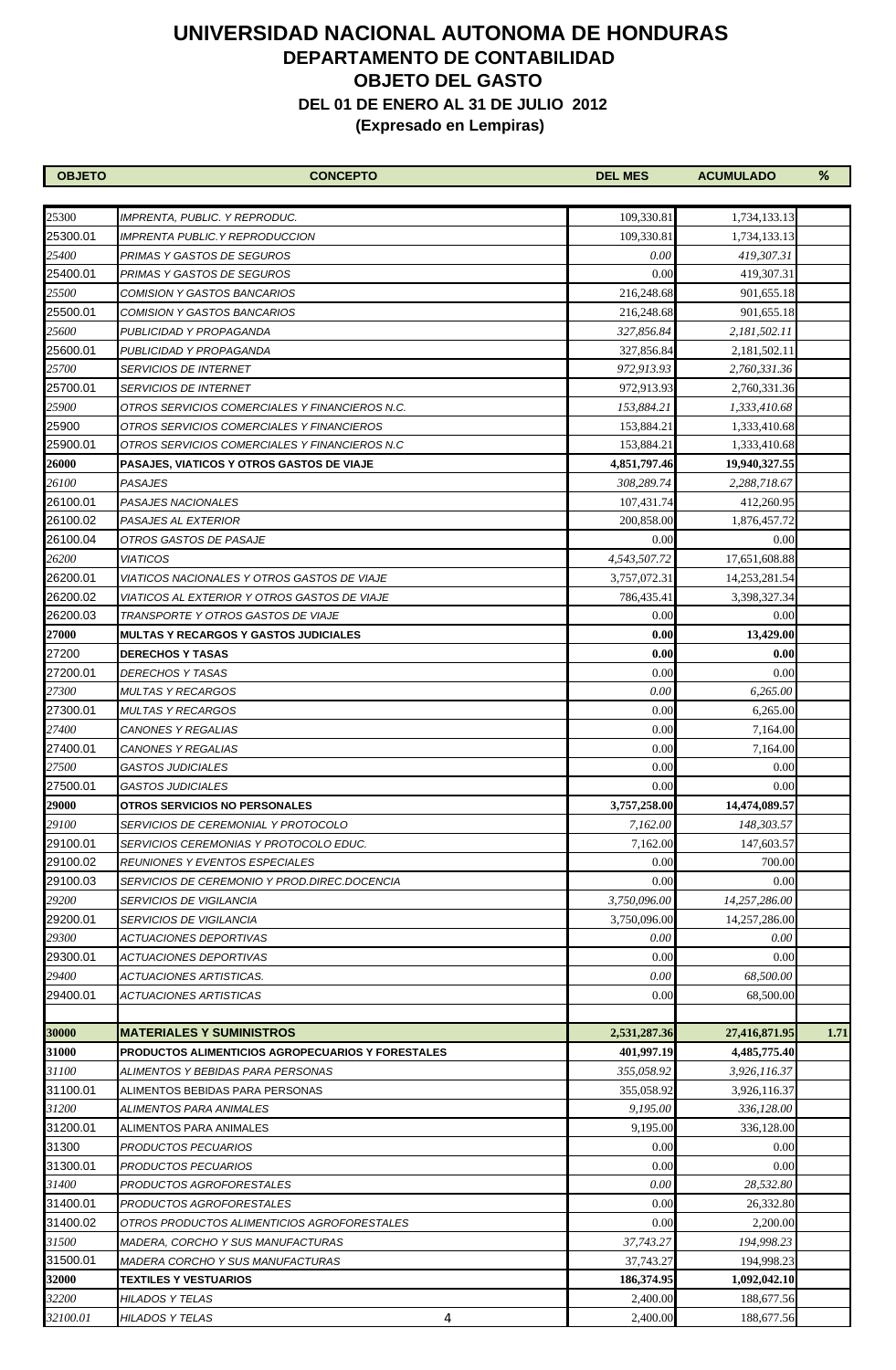| <b>OBJETO</b> | <b>CONCEPTO</b>                                              | <b>DEL MES</b>     | <b>ACUMULADO</b> | % |
|---------------|--------------------------------------------------------------|--------------------|------------------|---|
|               |                                                              |                    |                  |   |
| 32200         | CONFECCIONES TEXTILES                                        | 66,700.00          | 174,184.11       |   |
| 32200.01      | CONFECCIONES TEXTILES.                                       | 66,700.00          | 174,184.11       |   |
| 32300         | ACABADOS Y TEXTILES                                          | 117,172.00         | 728,892.48       |   |
| 32300.01      | PRENDA DE VESTIR                                             | 117,172.00         | 683,514.68       |   |
| 32300.02      | ACABADOS Y TEXTILES                                          | 0.00               | 1,745.87         |   |
| 32300.03      | OTROS TEXTILES Y VESTUARIOS                                  | 0.00               | 43,631.93        |   |
| 32400         | CALZADO                                                      | 102.95             | 287.95           |   |
| 32400.01      | <b>CALZADOS</b>                                              | 102.95             | 287.95           |   |
| 33000         | <b>PRODUCTOS DE PAPEL, CARTON E IMPRESOS</b>                 | 525,460.52         | 7,632,954.15     |   |
| 33100         | PAPEL DE ESCRITORIO Y CARTON                                 | 139,503.60         | 1,175,634.02     |   |
| 33100         | PAPEL DE ESCRITORIO                                          | 139,503.60         | 1,175,634.02     |   |
| 33100.01      | PAPEL DE ESCRITORIO                                          | 139,503.60         | 1,175,634.02     |   |
| 33200         | PAPEL PARA COMPUTACION                                       | 0.00               | 0.00             |   |
| 33200.01      | PAPEL DE COMPUTACION                                         | 0.00               | 0.00             |   |
| 33300         | PRODUCTOS DE ARTES GRAFICAS                                  | 75,254.50          | 1,018,221.73     |   |
| 33300.01      | PRODUCTOS DE ARTES GRAFICAS                                  | 75,254.50          | 1,018,221.73     |   |
| 33400         | PRODUCTOS DE PAPEL Y CARTON                                  | 117,901.29         | 1,082,280.78     |   |
| 33400.01      | PRODUCTOS DE PAPEL Y CARTON                                  | 113,681.29         | 1,059,020.60     |   |
| 33400.02      | OTROS PRODUCTOS DE PAPEL CARTON                              | 4,220.00           | 23,260.18        |   |
| 33500         | LIBROS, REVISTAS Y PERIODICOS                                | 38,520.00          | 212,391.20       |   |
| 33500.01      | <b>LIBROS REVISTAS Y PERIODICOS</b>                          | 38,520.00          | 212,391.20       |   |
| 33500.02      | FORTALECIMIENTO DE LAS BIBLIOTECAS (PLAN DE REFORMA)         | 0.00               | 0.00             |   |
| 33600         | TEXTOS DE ENSEÑANZA                                          | 133,771.13         | 4,014,640.42     |   |
| 33600.01      | TEXTOS DE ENSEÑANZA LIBRERÍA                                 | 26,149.47          | 681, 617. 17     |   |
| 33600.02      | PROGAMA COMPRA LIBROS                                        |                    | 3,333,023.25     |   |
| 33600.04      | TEXTOS DE ENSEÑANZA                                          | 107,621.66<br>0.00 | 0.00             |   |
| 33700         |                                                              | 20,510.00          | 129,786.00       |   |
| 33700.01      | ESPECIES TIMBRADAS Y VALORES<br>ESPECIES TIMBRADAS Y VALORES | 20,510.00          | 129,786.00       |   |
| 34000         | <b>CUEROS,PIELES Y SUS PRODUCTOS</b>                         | 40,898.23          | 365,250.46       |   |
| 34200         | <b>ARTICULOS DE CUERO</b>                                    | 544.67             | 154,128.91       |   |
| 34200.01      | ARTICULOS DE CUERO                                           | 544.67             | 154,128.91       |   |
| 34300         | ARTICULOS DE CAUCHO                                          | 37,000.00          | 42,848.37        |   |
| 34300.01      | ARTICULOS DE CAUCHO                                          | 37,000.00          | 42,848.37        |   |
| 34300.02      | OTROS PRODUCTOS DE CUERO Y CAUCHO                            | 0.00               | 0.00             |   |
| 34400         | LLANTAS Y NEUMATICOS                                         | 3,353.56           | 168,273.18       |   |
| 34400.01      | <i>LLANTAS Y NEUMATICOS</i>                                  | 3,353.56           | 168,273.18       |   |
| 35000         | PRODUCTOS QUIMICOS, COMBUSTIBLES Y LUBRICANTES               | 434,400.33         | 3,965,693.66     |   |
| 35100         | ELEMENTOS Y COMPUESTOS QUIMICOS                              | 3,422.00           | 334,331.95       |   |
| 35100         | PRODUCTOS QUIMICOS,                                          | 3,422.00           | 334,331.95       |   |
| 35100.01      | ELEMENTOS Y COMPUESTOS QUIMICOS                              | 3,422.00           | 334,331.95       |   |
| 35200         | PRODUCTOS FARMACEUTICOS Y MEDICINALES                        | 171,373.52         | 636,431.70       |   |
| 35200         | PRODUCTOS FARMACEUTICOS                                      | 171,373.52         | 636,431.70       |   |
| 35200.01      | PRODUCTOS FARMACEUTICO Y MEDICINALES                         | 120,873.52         | 409,430.05       |   |
| 35200.02      | PRODUCTOS FARMACEUTICO Y MED.(PLAN DE REFORMA)               | 50,500.00          | 227,001.65       |   |
| 35200.03      | PRODUC.FARMAC.Y MEDIC.(COM.HIGIENE Y SEG.)                   | 0.00               | 0.00             |   |
| 35300         | ABONOS Y FERTILIZANTES                                       | 0.00               | 73,738.80        |   |
| 35300.01      | ABONOS Y FERTILIZANTES                                       | 0.00               | 73,738.80        |   |
| 35400         | INSECTICIDAS, FUMIGANTES Y OTROS                             | 634.85             | 36,030.31        |   |
| 35400.01      | <b>INSECTICIDAS FUMIGANTES Y OTROS</b>                       | 634.85             | 36,030.31        |   |
| 35500         | TINTES, PINTURAS Y COLORANTES                                | 25,516.53          | 316,406.43       |   |
| 35500.01      | TINTES, PINTURAS Y LUBRICANTES                               | 25,516.53          | 316,406.43       |   |
| 35600         | <i>COMBUSTIBLES Y LUBRICANTES</i>                            | 218,565.11         | 2,062,688.53     |   |
| 35610.01      | GASOLINA                                                     | 49,044.90          | 244,382.87       |   |
| 35620.01      | DIESEL                                                       | 159,371.29         | 1,702,506.88     |   |
| 35630.01      | <b>KEROSEN</b>                                               | 0.00               | 764.14           |   |
| 35640.01      | LPG                                                          | 0.00               | 3,030.00         |   |
| 35650.01      | ACEITE Y GRASAS LUBRICANTES                                  | 10,148.92          | 112,004.64       |   |
| 35700         | PRODUCTOS VETERINARIOS                                       | 0.00               | 11,552.00        |   |
| 35700.01      | 5<br>PRODUCTOS VETERINARIOS                                  | 0.00               | 11,552.00        |   |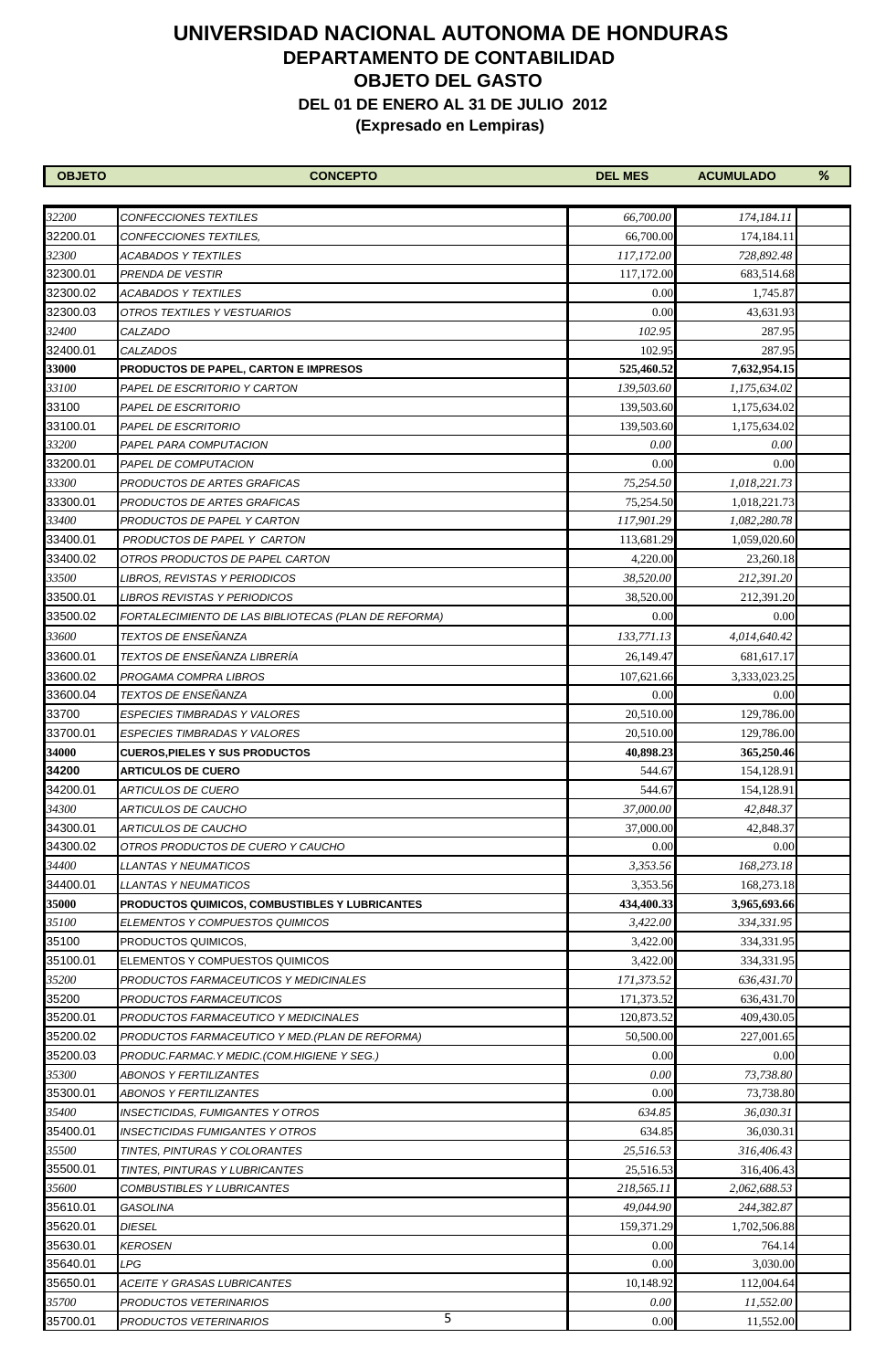| <b>OBJETO</b> | <b>CONCEPTO</b>                                    | <b>DEL MES</b> | <b>ACUMULADO</b> | % |
|---------------|----------------------------------------------------|----------------|------------------|---|
|               |                                                    |                |                  |   |
| 35800         | PRODUCTOS DE MATERIAL PLASTICO                     | 14,888.32      | 363,514.25       |   |
| 35800.01      | PRODUCTOS DE MATERIAL PLASTICO.                    | 14,888.32      | 363,514.25       |   |
| 35900         | OTROS PRODUCTOS QUIMICOS N.C.                      | 0.00           | 130,999.69       |   |
| 35900         | OTROS PRODUCTOS QUIMICOS                           | 0.00           | 130,999.69       |   |
| 35900.01      | OTROS PRODUCTOS QUIMICOS                           | 0.00           | 130,999.69       |   |
| 36000         | <b>PRODUCTOS METALICOS</b>                         | 108,095.54     | 1,643,145.99     |   |
| 36100         | PRODUCTOS FERROSOS                                 | 15,977.96      | 69,572.69        |   |
| 36100         | PRODUCTOS METALICOS                                | 15,977.96      | 69,572.69        |   |
| 36100.01      | PRODUCTOS FERROSOS                                 | 15,977.96      | 69,572.69        |   |
| 36200         | PRODUCTOS NO FERROSOS                              | 1,471.92       | 734,515.76       |   |
| 36200.01      | PRODUCTOS NO FERROSOS                              | 1,471.92       | 734,515.76       |   |
| 36300         | ESTRUCTURAS METALICAS ACABADAS                     | 21,104.91      | 163,085.34       |   |
| 36300.01      | ESTRUCTURAS METALICAS ACABADAS                     | 21,104.91      | 163,085.34       |   |
| 36400         | <b>HERRAMIENTAS MENORES</b>                        | 5,535.57       | 89,542.82        |   |
| 36400.01      | <i>HERRAMIENTAS MENORES</i>                        | 5,535.57       | 89,542.82        |   |
| 36500         | <i>MATERIAL DE GUERRA Y SEGURIDAD</i>              | 0.00           | 8.116.24         |   |
| 36500.01      | <i>MATERIAL DE SEGURIDAD</i>                       | 0.00           | 8,116.24         |   |
| 36900         | OTROS PRODUCTOS METALICOS N.C.                     | 64,005.18      | 578,313.14       |   |
| 36900         | OTROS PRODUCTOS METALICOS                          | 64,005.18      | 578,313.14       |   |
| 36900.01      | OTROS PRODUCTOS METALICOS N.C.                     | 2,523.00       | 35,446.31        |   |
| 36910.01      | PRODUCTOS DE HOJALATA                              | 0.00           | 14,182.42        |   |
| 36920.01      | ACCESORIOS DE METAL                                | 6,290.72       | 106,771.79       |   |
| 36930.01      | ELEMENTOS DE FERRETERIA                            | 55,191.46      | 421,912.62       |   |
| 37000         | PRODUCTOS MINERALES NO METALICOS                   | 27,300.50      | 363,332.79       |   |
| 37100         | PRODUCTOS DE ARCILLA Y CERAMICA                    | 2,640.00       | 10,930.40        |   |
| 37100.01      | PRODUCTOS DE ARCILLA Y CERAMICA                    | 2,640.00       | 10,930.40        |   |
| 37200         | PRODUCTOS DE VIDRIO                                | 11,733.12      | 131,128.04       |   |
| 37200.01      | PRODUCTOS DE VIDRIO                                | 11,733.12      | 131,128.04       |   |
| 37300         | PRODUCTOS DE LOZA Y PORCELANA                      | 0.00           | 2.457.92         |   |
| 37300.01      | PRODUCTOS DE LOZA Y PORCELANA                      | 0.00           | 2,457.92         |   |
| 37400         | PRODUCTOS DE CEMENTO ASBESTO Y YESO                | 216.00         | 137,863.86       |   |
| 37400.01      | PRODUCTOS DE CEMENTO Y ASBESTO Y YESO              | 216.00         | 137,863.86       |   |
| 37500         | CEMENTO, CAL Y YESO                                | 12,267.57      | 76,545.10        |   |
| 37500.01      | CEMENTO CAL Y YESO                                 | 12,267.57      | 76,545.10        |   |
| 37900         | OTROS PRODUCTOS MINERALES NO METALICOS N.C.        | 443.81         | 4,407.47         |   |
| 37900         | OTROS PRODUCTOS DE MINERALES NO METALICOS.         | 443.81         | 4,407.47         |   |
| 37900.01      | OTROS PRODUCTOS DE MINERALES NO METALICOS          | 443.81         | 4,407.47         |   |
| 38000         | <b>MINERALES</b>                                   | 2,460.50       | 95,074.38        |   |
| 38400         | PIEDRA ARCILLA Y ARENA                             | 2,460.50       | 63,470.18        |   |
| 38400.01      | PIEDRA ARCILLA Y ARENA                             | 2,460.50       | 63,470.18        |   |
| 38500         | OTROS MINERALES                                    | 0.00           | 18,520.00        |   |
| 38500.01      | OTROS MINERALES.                                   | 0.00           | 18,520.00        |   |
| 38900         | DIVERSOS MATERIALES MINERALES NO METALICOS         | 0.00           | 13,084.20        |   |
| 38900         | DIVERSOS MINERALES NO METALICOS N.C                | 0.00           | 13,084.20        |   |
| 38900.01      | DIVERSOS MINERALES NO METALICOS                    | 0.00           | 13,084.20        |   |
| 39000         | OTROS MATERIALES Y SUMINISTROS                     | 804,299.60     | 7,773,603.02     |   |
| 39100         | ELEMENTOS DE LIMPIEZA                              | 141,021.75     | 565,699.93       |   |
| 39100.01      | ELEMENTOS DE LIMPIEZA                              | 141,021.75     | 565,699.93       |   |
| 39200         | UTILES DE ESCRITORIO, OFICINA Y ENZEÑANZA          | 73,188.45      | 1,185,124.36     |   |
| 39200.01      | UTILES DE ESCRITORIO, OFICINA Y ENSEÑANZA          | 73,188.45      | 1,185,124.36     |   |
| 39300         | UTILES Y MATERIALES ELECTRICOS                     | 177,460.22     | 1,830,335.37     |   |
| 39300.01      | UTILES Y MATERIALES ELECTRICOS                     | 177,460.22     | 1,830,335.37     |   |
| 39400         | UTENCILIOS DE COCINA Y COMEDOR                     | 2,594.80       | 96,267.51        |   |
| 39400.01      | UTENCILIOS DE COCINA Y COMEDOR                     | 2,594.80       | 96,267.51        |   |
| 39500         | INSTRUMENTOS MENORES MEDICO-QUIRURGICO Y LABORAT.  | 8,839.73       | 238,608.17       |   |
| 39500         | INSTRUMENTAL MEDICO-QUIRURGICO MENOR Y DE LABORAT. | 8,839.73       | 238,608.17       |   |
| 39500.01      | UTILES MENORES MEDICOS QUIRURGICOS Y LABORAT.      | 8,839.73       | 238,608.17       |   |
| 39500.02      | UT. MENORES MEDICOS QUIRUR. (PLAN REFORMA))        | 0.00           | 0.00             |   |
| 39600         | 6<br>OTROS REPUESTOS Y ACCESORIOS                  | 398,895.60     | 3,805,896.62     |   |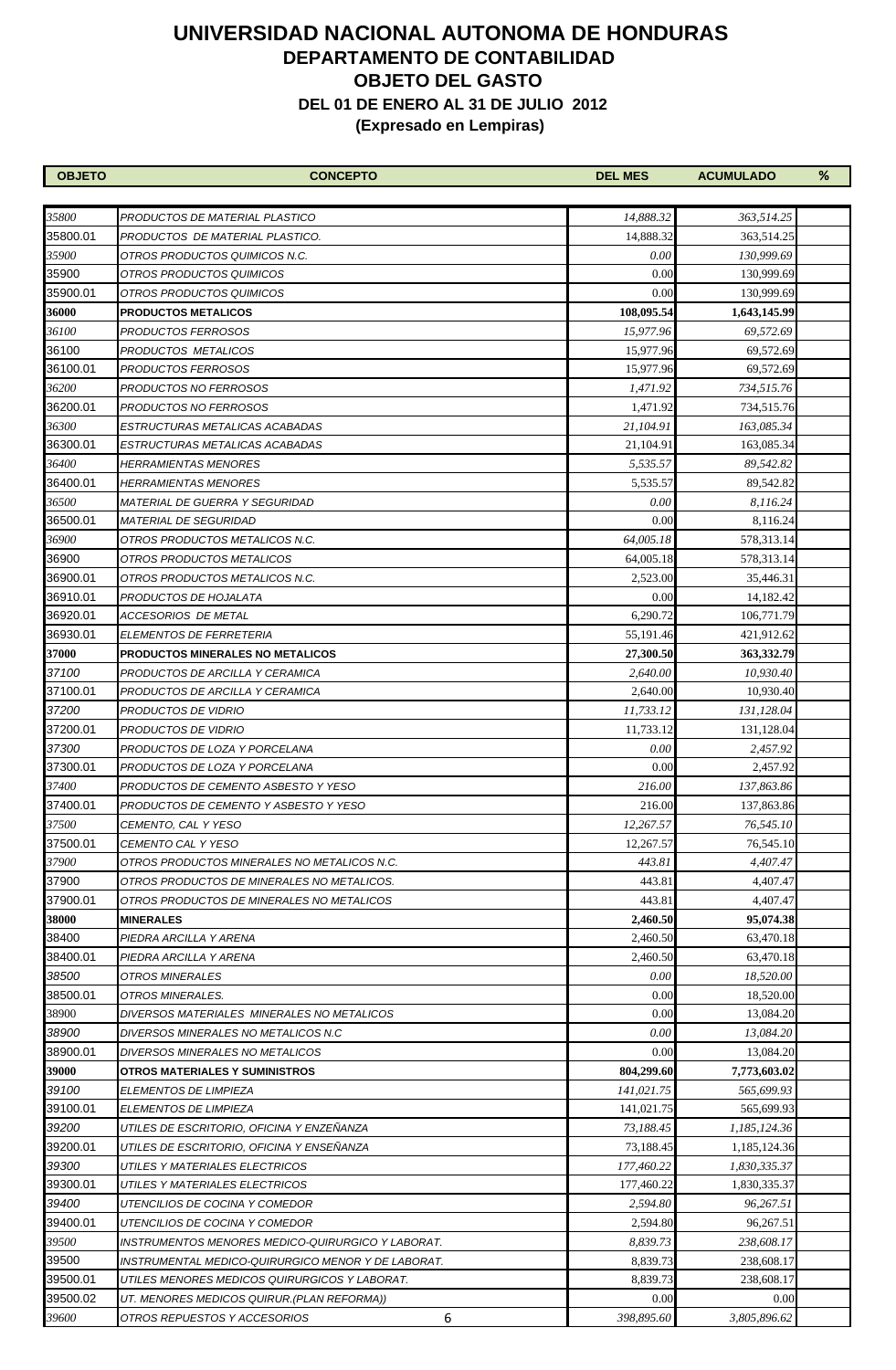| <b>OBJETO</b>        | <b>CONCEPTO</b>                                                                          | <b>DEL MES</b>     | <b>ACUMULADO</b>          | ℅    |
|----------------------|------------------------------------------------------------------------------------------|--------------------|---------------------------|------|
|                      |                                                                                          |                    |                           |      |
| 39600                | OTROS REPUESTOS Y ACCERSORIOS MENORES                                                    | 398,895.60         | 3,805,896.62              |      |
| 39600.01             | <i>RESPUESTOS Y ACCESORIOS</i>                                                           | 398,895.60         | 3,805,896.62              |      |
| 39800                | ARTICULOS PARA DEPORTES Y RECREATIVOS                                                    | 0.00               | 32,899.94                 |      |
| 39800.01             | ARTICULOS PARA DEPORTES Y RECREATIVOS                                                    | 0.00               | 32,899.94                 |      |
| 39900                | PRODUCTOS SANITARIOS                                                                     | 2,299.05           | 18,771.12                 |      |
| 39900                | OTROS MATERIALES Y SUMINIRTROS N.C.                                                      | 2,299.05           | 18,771.12                 |      |
| 39900.01             | OTROS MATERIALES Y SUMINISTROS                                                           | 2,299.05           | 18,771.12                 |      |
| 40000                | <b>BIENES CAPITALIZABLES</b>                                                             | 17,656,691.26      | 99,750,338.89             | 6.23 |
| 41000                | <b>BIENES PREEXISTENTES</b>                                                              | 0.00               | 0.00                      |      |
| 41100                | <b>TIERRAS Y TERRENOS</b>                                                                | 0.00               | 0.00                      |      |
| 41110                | PARA CONSTRUCCION DE BIENES EN DOMINIO PRIVADO                                           | 0.00               | 0.00                      |      |
| 41110.01             | PARA CONSTRUCCION DE BIENES EN DOMINIO PRIVADO                                           | 0.00               | 0.00                      |      |
| 41200                | EDIFICIOS E INSTALACIONES                                                                | 3,566,611.03       | 24,619,861.58             |      |
| 41200.01             | EDIFICIOS E INSTALACIONES                                                                | 3,566,611.03       | 24,619,861.58             |      |
| 42000                | MAQUINARIA Y EQUIPO                                                                      | 4,374,069.24       | 22,736,666.72             |      |
| 42100                | EQUIPO DE OFICINA Y MUEBLES                                                              | 701,056.96         | 6.696.872.83              |      |
| 42100.01             | EQUIPO DE OFICINA Y MUEBLES                                                              | 701,056.96         | 6,691,876.23              |      |
| 42140.01             | <b>ELECTRODOMESTICOS</b>                                                                 | 0.00               | 4,996.60                  |      |
| 42200                | MAQUINARIA Y EQUIPO DE PRODUCCION                                                        | 37,464.28          | 50,964.28                 |      |
| 42200.01             | MAQUINARIA Y EQUIPO DE PRODUCCION                                                        | 37,464.28          | 50,964.28                 |      |
| 42300                | EQUIPO DE TRANSPORTE,TRACCION Y ELEVACION                                                | 0.00               | 6,485,780.62              |      |
|                      |                                                                                          | 0.00               |                           |      |
| 42300.01             | EQUIPO DE TRANSPORTE,TRACCION Y ELEVACION                                                |                    | 6,485,780.62              |      |
| 42400                | EQUIPO DE LABORATORIO                                                                    | 188,405.00         | 451,781.63                |      |
| 42400.01             | EQUIPO DE LABORATORIO                                                                    | 188,405.00         | 451,781.63                |      |
| 42500                | EQUIPO DE COMUNICACIÓN Y SEÑALAMIENTO                                                    | 102,515.40         | 941,460.31                |      |
| 42500.01             | EQUIPO DE COMUNICACIÓN Y SEÑALAMIENTO                                                    | 102,515.40         | 941,460.31                |      |
| 42600                | EQUIPOS PARA COMPUTACION                                                                 | 3,268,627.60       | 7,633,305.72              |      |
| 42600.01             | EQUIPO DE COMPUTACIÓN                                                                    | 3,268,627.60       | 7,633,305.72              |      |
| 42700                | <i>MUEBLES Y EQUIPOS EDUCACIONALES</i>                                                   | 76,000.00          | 5,659,108.12              |      |
| 42700.01             | <i>MUEBLES Y EQUIPO EDUCACIONALES</i>                                                    | 76,000.00          | 5,659,108.12              |      |
| 42800                | HERRAMIENTAS Y RESPUESTOS MAYORES                                                        | 0.00               | 397,102.42                |      |
| 42800.01             | HERRAMIENTAS Y RESPUESTOS MAYORES                                                        | 0.00               | 397,102.42                |      |
| 44000                | <i>SEMOVIENTES</i>                                                                       | 0.00               | 0.00                      |      |
| 44000.01             | <b>SEMOVIENTES</b>                                                                       | 0.00               | 0.00                      |      |
| 45100                | ACTIVOS INTANGIBLES                                                                      | 0.00               | 79,398.91                 |      |
| 45100.01             | <b>APLICACIONES INFORMATICAS</b>                                                         | 0.00               | 79.398.91                 |      |
| 47100                | <b>CONSTRUCCIONES</b>                                                                    | 9,716,010.99       | 46,734,702.47             |      |
| 47100.01             | CONSTRUCCIONES MEJORAS DE BIENES NACIONALES EN DOMINIO PRIVADO                           | 9,716,010.99       | 46,734,702.47             |      |
| 50000                | <b>TRANSFERENCIAS</b>                                                                    | 7,328,345.46       | 46,185,059.39             | 2.89 |
|                      |                                                                                          |                    |                           |      |
| 51000                | TRANSFERENCIAS CORRIENTES AL SECTOR PRIVADO                                              | 7,328,345.46       | 45,017,114.27             |      |
| 51210                | BECAS                                                                                    | 7,299,014.96       | 44,332,316.18             |      |
| 51200.01             | AYUDA A MEDICOS RESIDENTES.                                                              | 0.00               | 0.00                      |      |
| 51200.02             | BECAS ESTUDIANTES DE PREGRADO (PLAN REFORMA)                                             | 0.00               | 0.00                      |      |
| 51200.04             | BECAS CONVENIO MINISTERIO SALUD -IHSS-UNAH                                               | 5,446,287.00       | 37,748,403.00             |      |
| 51200.05             | BECAS DE ACTUALIZACION Y CAPACITACION DOCENTE                                            | 0.00               | 0.00                      |      |
| 51200.06<br>51200.07 | BECAS EXCELENCIA ACADEMICA<br><b>BECAS PARA HIJOS DE LOS TRABAJADORES</b>                | 0.00<br>75,000.00  | 26,880.00<br>75,000.00    |      |
| 51200.08             | BECAS POST GRADO ECONOMIA                                                                | 0.00               | 0.00                      |      |
| 51200.09             |                                                                                          |                    |                           |      |
| 51200.10             | BECAS POST-GRADO DE TRABAJO SOCIAL<br>BECAS PROFESIONALIZANTES DOCENTE (PLAN DE REFORMA) | 0.00<br>265,631.96 | 71,440.00<br>2,217,637.59 |      |
| 51200.12             | PRESTAMO A ESTUDIANTES                                                                   | 0.00               | 0.00                      |      |
| 51200.13             | BECAS TALLERES EMPLEADOS A ESTUDIANTES                                                   | 0.00               | 0.00                      |      |
|                      |                                                                                          |                    |                           |      |
| 51200.14<br>51200.15 | BECAS ASIGNACION INTERCAMPUS.<br>MAESTRIA EN EPIDEMIOLOGÍA                               | 0.00<br>0.00       | 0.00<br>96,844.50         |      |
|                      |                                                                                          |                    |                           |      |